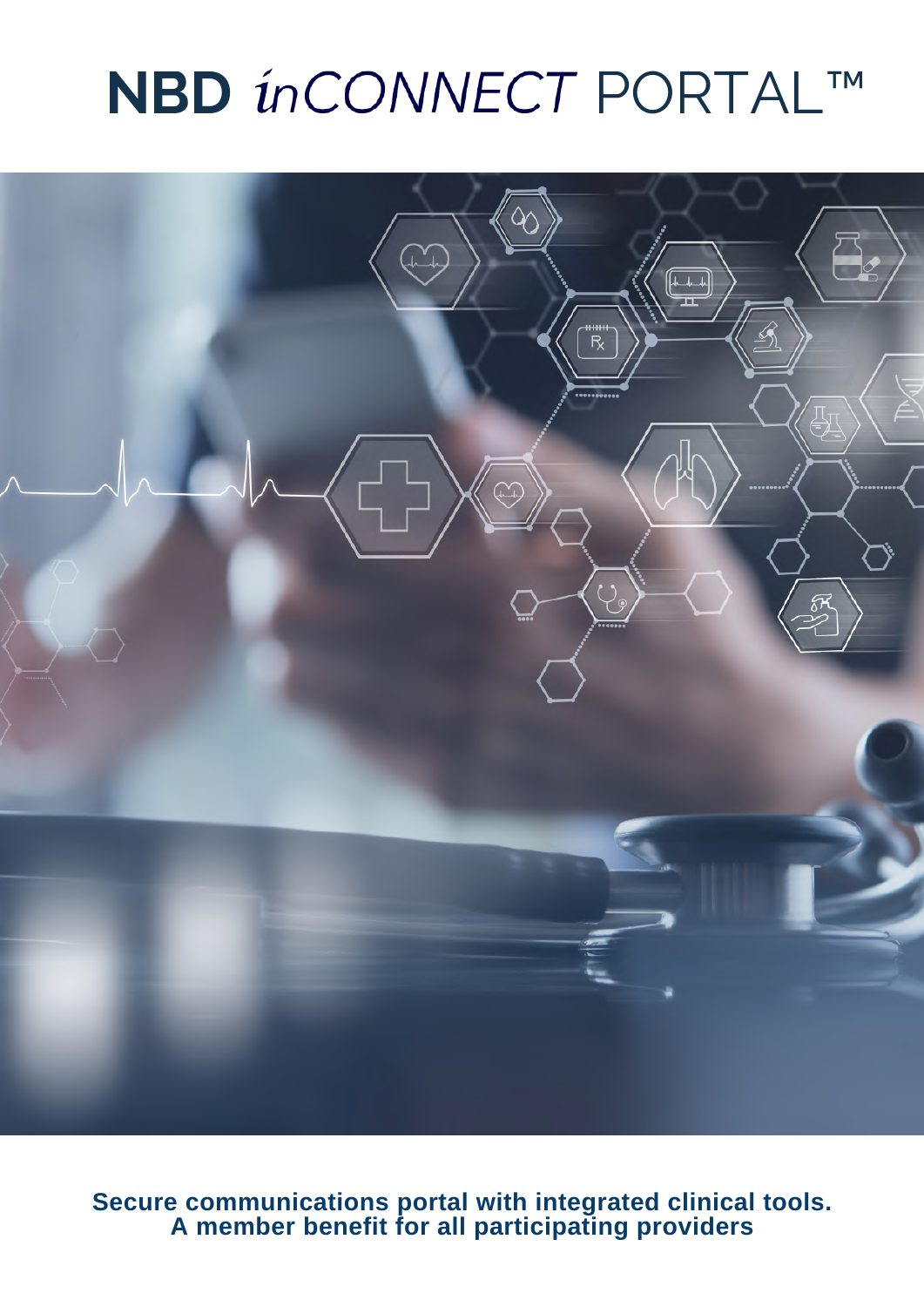

### **ASSESSMENTS**

#### **TIPS FOR USE**

**Improve communication documentation**

**Identify candidates in need of services**

**Conduct campaigns**

**Use as the basis for patient safety & education**

**Billable encounters with recognized CPT codes**

The NBD inConnect Portal™ Assessments are clinically-validated screening questionnaires that help doctors evaluate and measure patient risk. Designed to reveal risk factors and patient readiness, Assessments lead to open dialogue and appropriate interventions that personalize treatment plans and reduce cost.

- Electronic forms
- Automatic risk scoring
- Conduct before, during, or after an encounter

In combination with the other inConnect Portal™ tools, the Assessments portion is part of a turnkey portal that helps doctors adapt to today's digital healthcare environment.

**www.nbdinconnectportal.com NBD Provider Relations: pr@nbdinconnect.com Tele: 209-229-8537**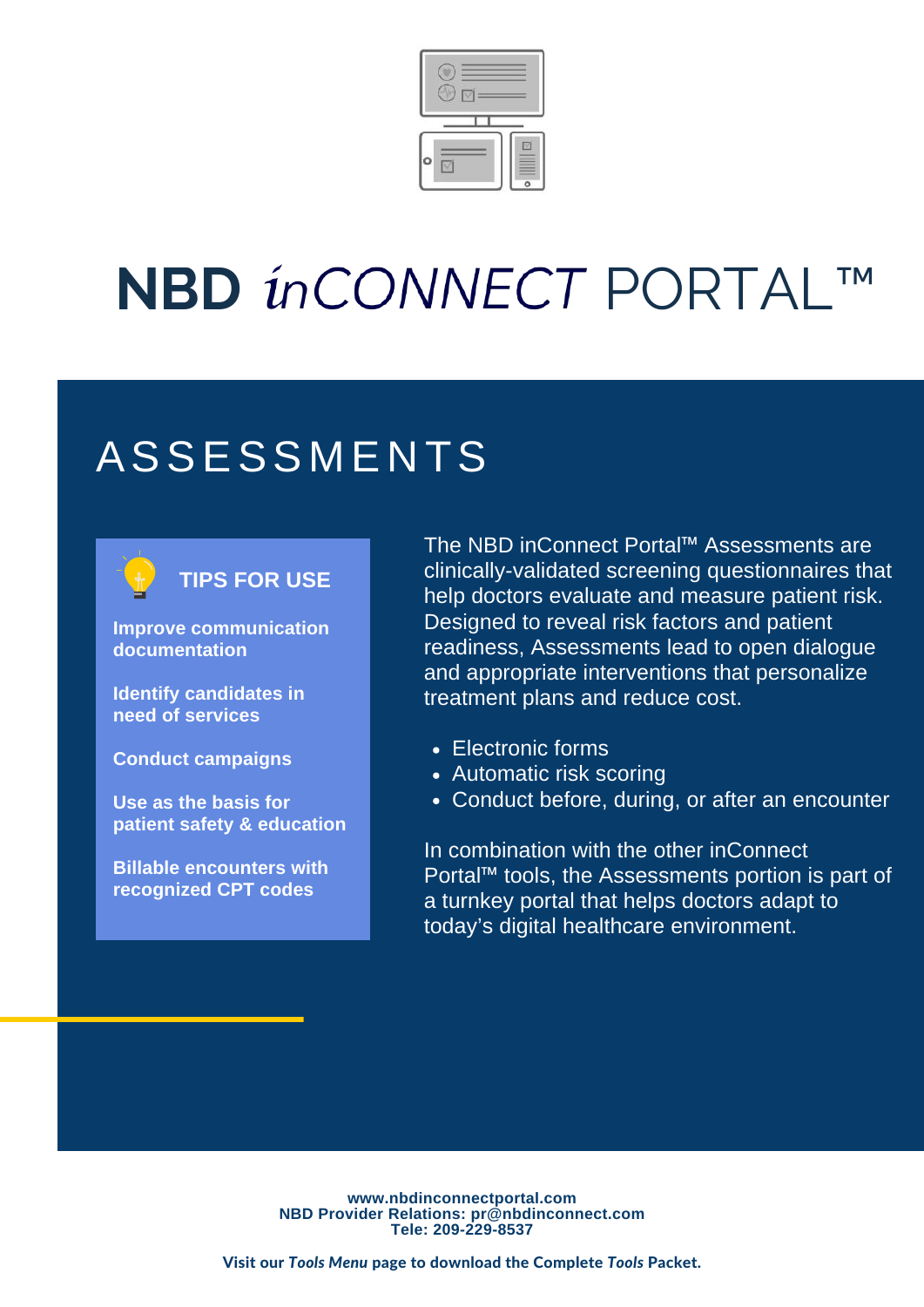

### **DIRECTORY**

#### **TIPS FOR USE**

**Publish available appointments**

**Re-credential the practice**

**Run practice promotions**

The NBD InConnect Portal™ Directory allows patients to find providers based on relevant search criteria and schedule an on-demand or future appointment directly from the list.

- Providers can update their listing
- Keyword search optimized
- Receive and confirm appointment requests

In combination with the other inConnect Portal™ tools, the Directory is part of a turn-key portal that helps doctors adapt to today's digital healthcare environment.

**www.nbdinconnectportal.com NBD Provider Relations: pr@nbdinconnect.com Tele: 209-229-8537**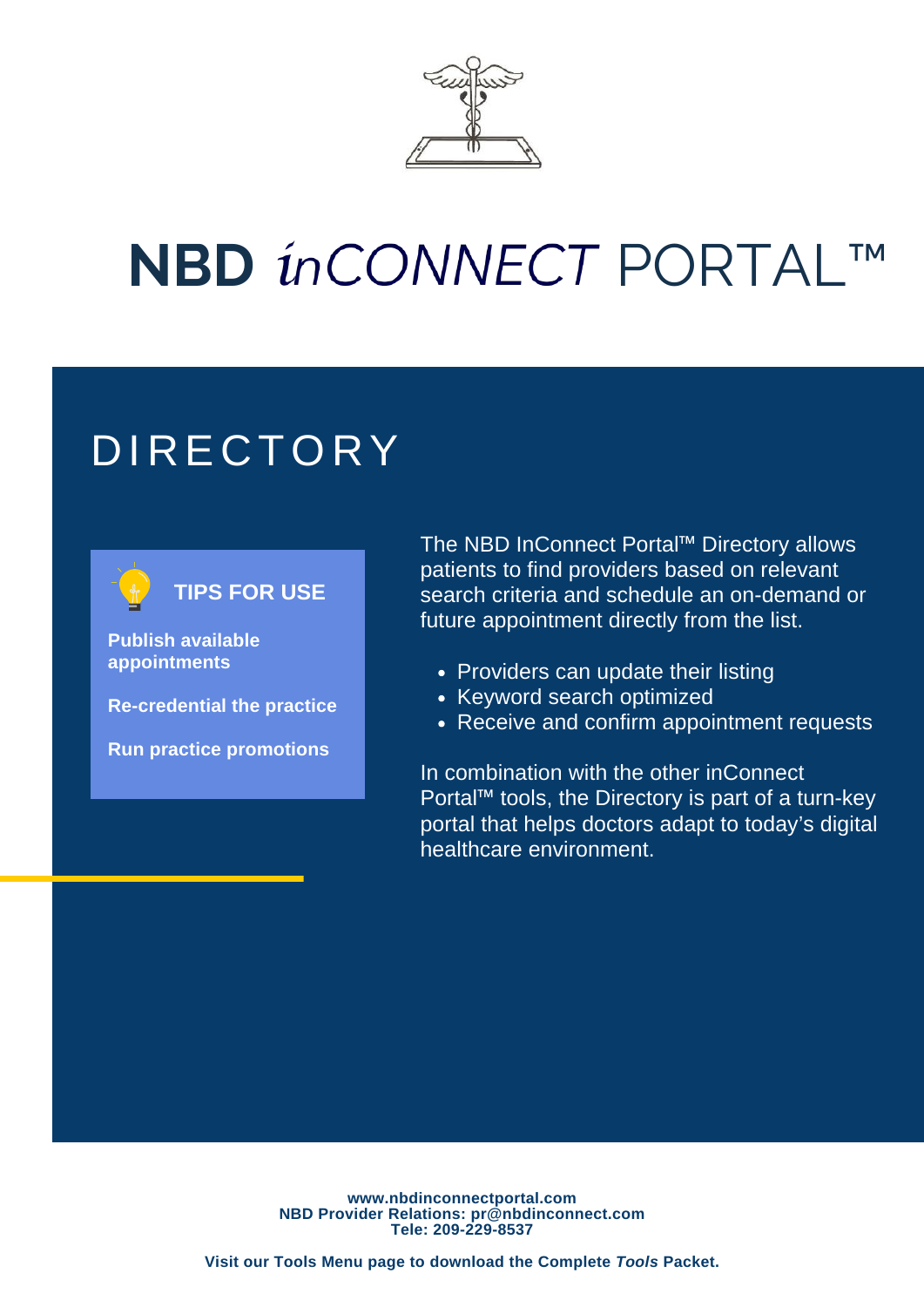

### E-LAB TESTING

#### **TIPS FOR USE**

**Store and forward results**

**Patients sharing capabilities**

**Provider and patient educational material by test**

**Opioid strategies and tapering or coadministration**

**PGx lifetime report with medication reconciliation** The NBD InConnect Portal™ e-Lab Testing eliminates paper and adds value to inperson and remote patient care. Electronically place lab orders with any approved in-network laboratory. Results are delivered to ordering physicians and, with consent, can be reviewed and shared with patients or treating physicians.

- Pick from a menu of test options
- Screenings and diagnostics for all disciplines
- Testing for in-person or remote visits

In combination with the other inConnect Portal™ tools, e-Lab Testing is part of a turnkey portal that helps doctors adapt to today's digital healthcare environment.

**www.nbdinconnectportal.com NBD Provider Relations: pr@nbdinconnect.com Tele: 209-229-8537**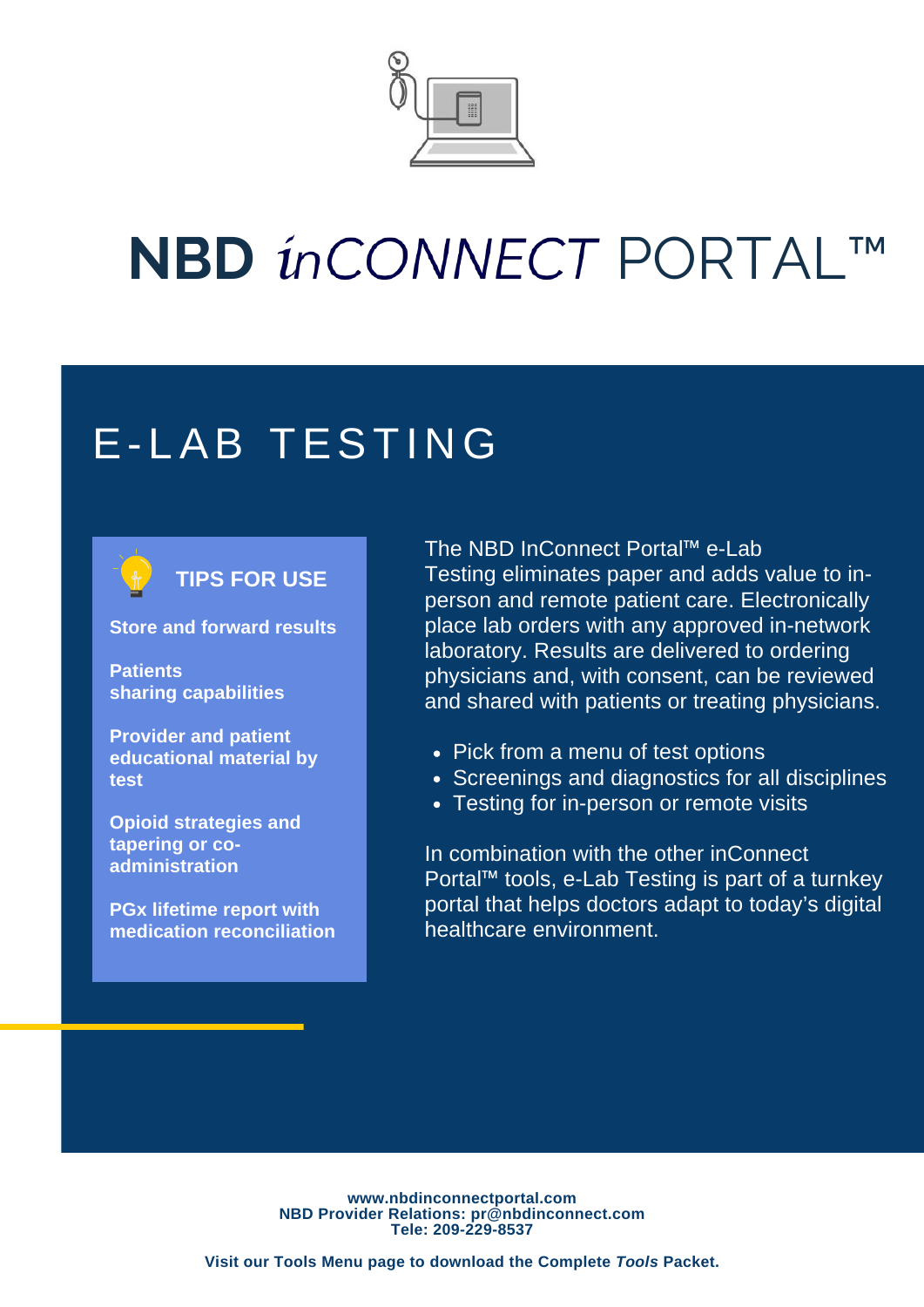

#### E-P R ES C R IBI NG

#### **TIPS FOR USE**

**Use with inConnect Portal™ telemedicine tool**

**Replace cost-prohibitive, less- comprehensive solutions**

**e-Prescribe from anywhere with an internet connection**

**Use in combination with medication management initiatives**

**Drive drug adherence and efficacy**

**Inherent control to prevent drug errors**

The NBD InConnect Portal Portal™ e-Prescribing is an add-on feature in the telemedicine tool that includes all drug classesincluding controlled substances-with connectivity to all major US retail and mail-order pharmacies.

- Surescripts and DEA Certified e-Prescribing
- Patient-specific formularies
- Drug and allergy interaction check
- Automated clinical decision support
- Medication reconciliation

In combination with the other inConnect Portal™ tools, e-Prescribing is part of a turnkey portal that helps doctors adapt to today's digital healthcare environment.

**www.nbdinconnectportal.com NBD Provider Relations: pr@nbdinconnect.com Tele: 209-229-8537**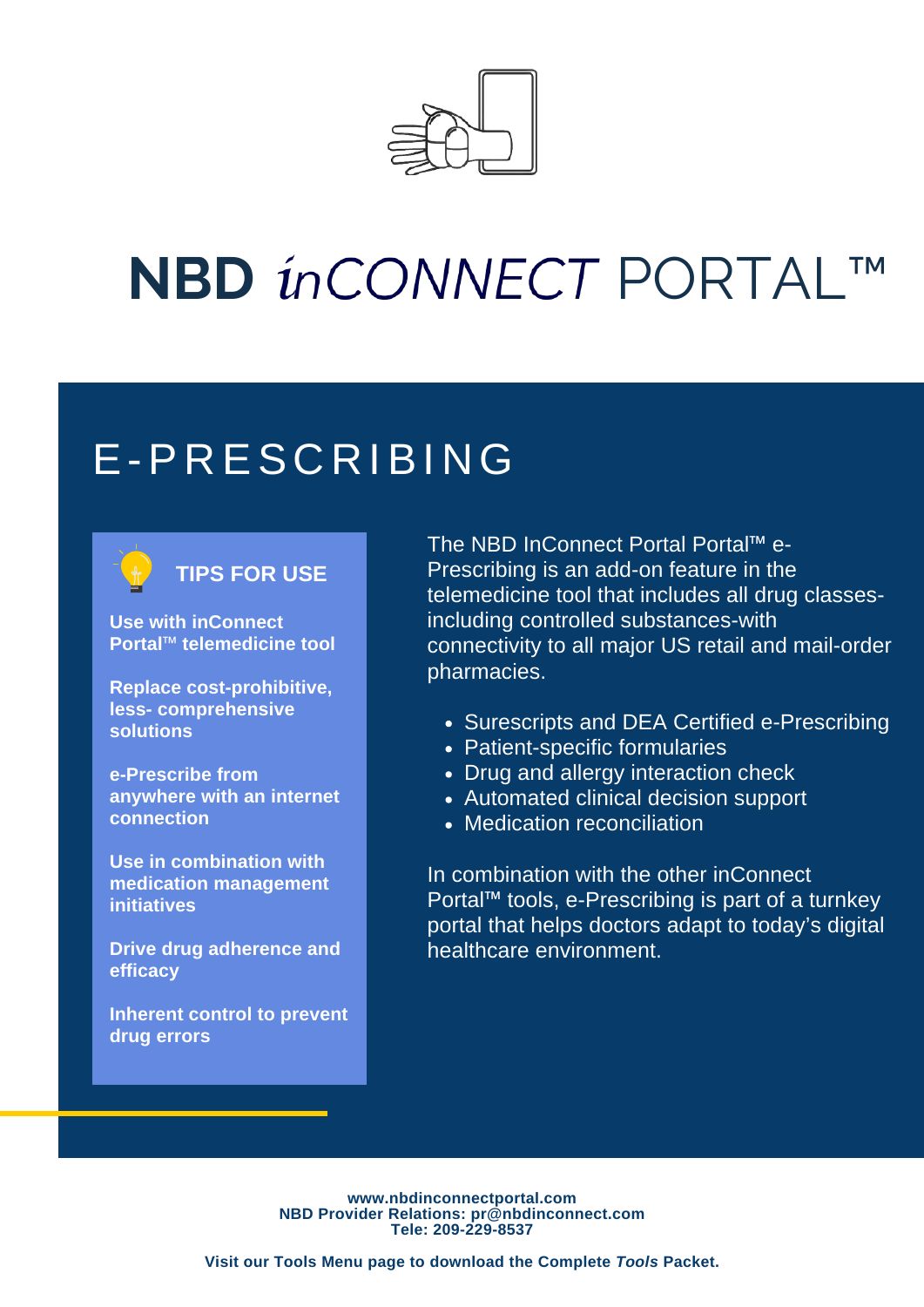

### **REFERRALS**

#### **TIPS FOR USE**

**Document referrals**

**Receive acknowledgement and follow-up notes**

**Fast-track appointments**

**Expand referral circles**

The NBD InConnect Portal™ Referrals represents an important next step in a treatment plan and may lead to gaps in care if patients are left to navigate a complex system on their own.

- Notify next provider of the referral
- Include a referral note
- Transfer pertinent records
- With options to fast track appointment

In combination with the other inConnect Portal™ tools, Referrals is part of a turnkey portal that helps doctors adapt to today's digital healthcare environment.

**www.nbdinconnectportal.com NBD Provider Relations: pr@nbdinconnect.com Tele: 209-229-8537**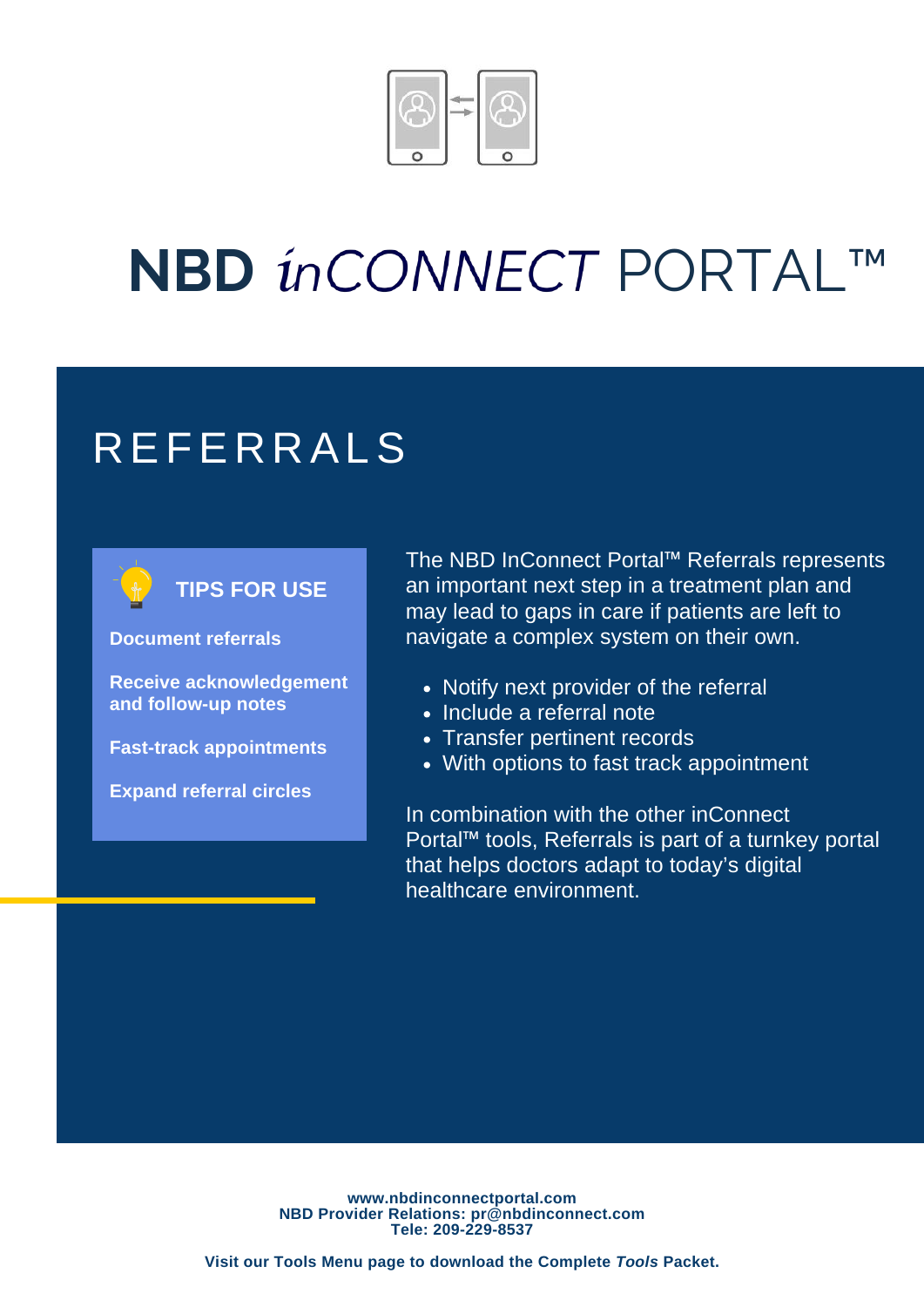

### TASKS



#### **TIPS FOR USE**

**Reward accountability and celebrate success along the way**

**Solve problems before they escalate**

**Increase communication within the practice**

**Discover areas for improvement**

The NBD InConnect Portal™ Tasks are reminders that nudge a patient to complete requirements that help patients and providers stay on track with their goals, monitor progress, remember key dates, and work with external teams.

- Complete patient forms
- Assign and complete assessments
- Order a test or product
- Schedule appointment

In combination with the other inConnect Portal™ tools, the Tasks option is part of a turnkey portal that helps doctors adapt to today's digital healthcare environment.

**www.nbdinconnectportal.com NBD Provider Relations: pr@nbdinconnect.com Tele: 209-229-8537**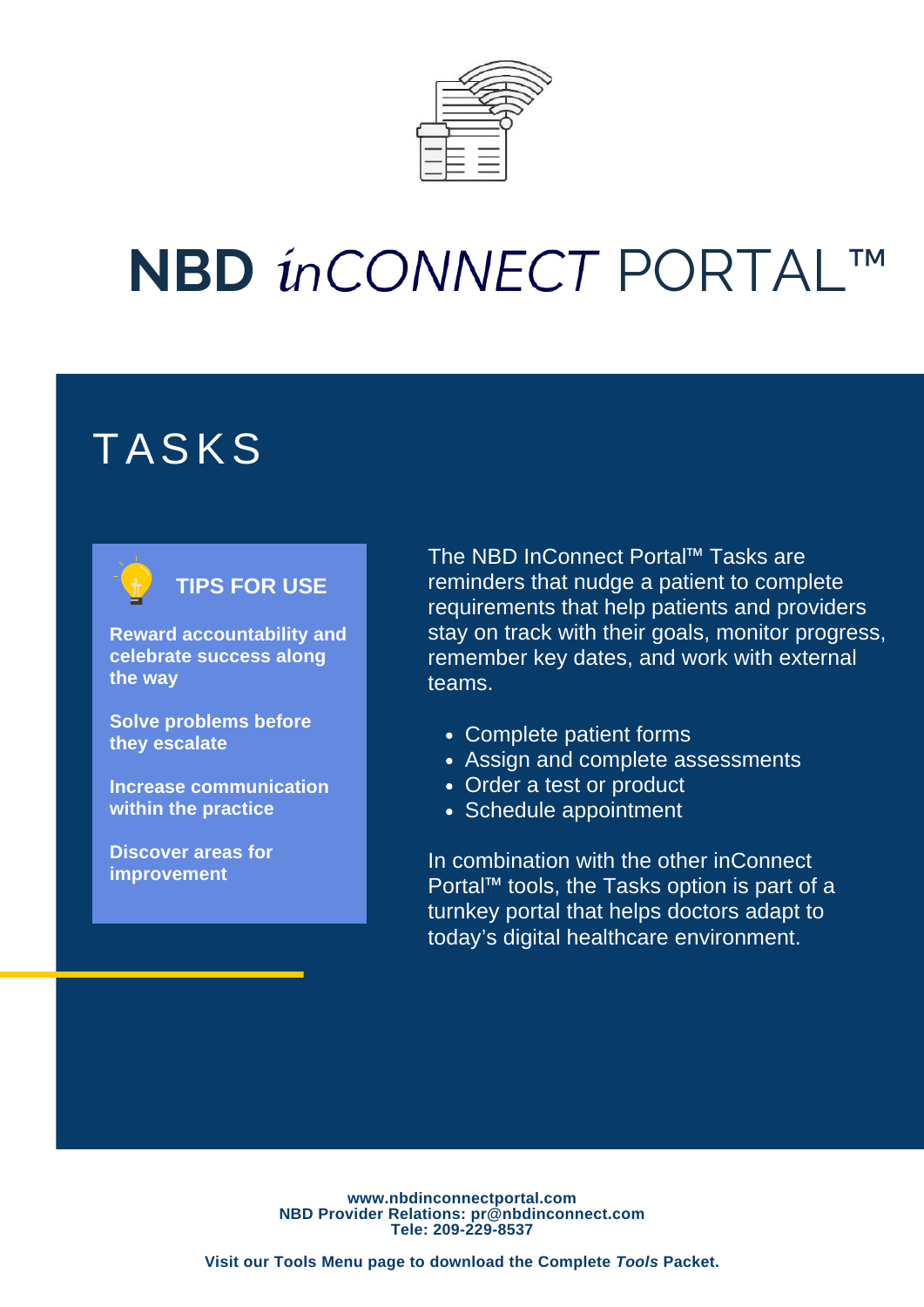

### P R IOR - A U T HORIZATIONS



**TIPS FOR USE**

**Identify fast-track services**

**Track with U/R and U/M**

**Improve scheduling and check-in**

**Customize care plans with knowledge of approved services**

The NBD InConnect™ Prior Authorization allows doctors to get real-time authorization status, identify whether a treatment falls within evidencebased medical standards of care, and determine if covered under the policies. This directs staff and resources to more value-added activities. Rather than wait several days for decisions via fax, check status indicated by a green, yellow, or red light.

- View or download Utilization Review letter
- Doctors can add notes throughout the authorization period
- Permits case management approvals and extensions of services
- Automatically identifies Fast Track services (approved without exception)

In combination with the other inConnect Portal™ tools, the Prior Authorization aspect is part of a turnkey portal that helps doctors adapt to today's digital healthcare environment.

**www.nbdinconnectportal.com NBD Provider Relations: pr@nbdinconnect.com Tele: 209-229-8537**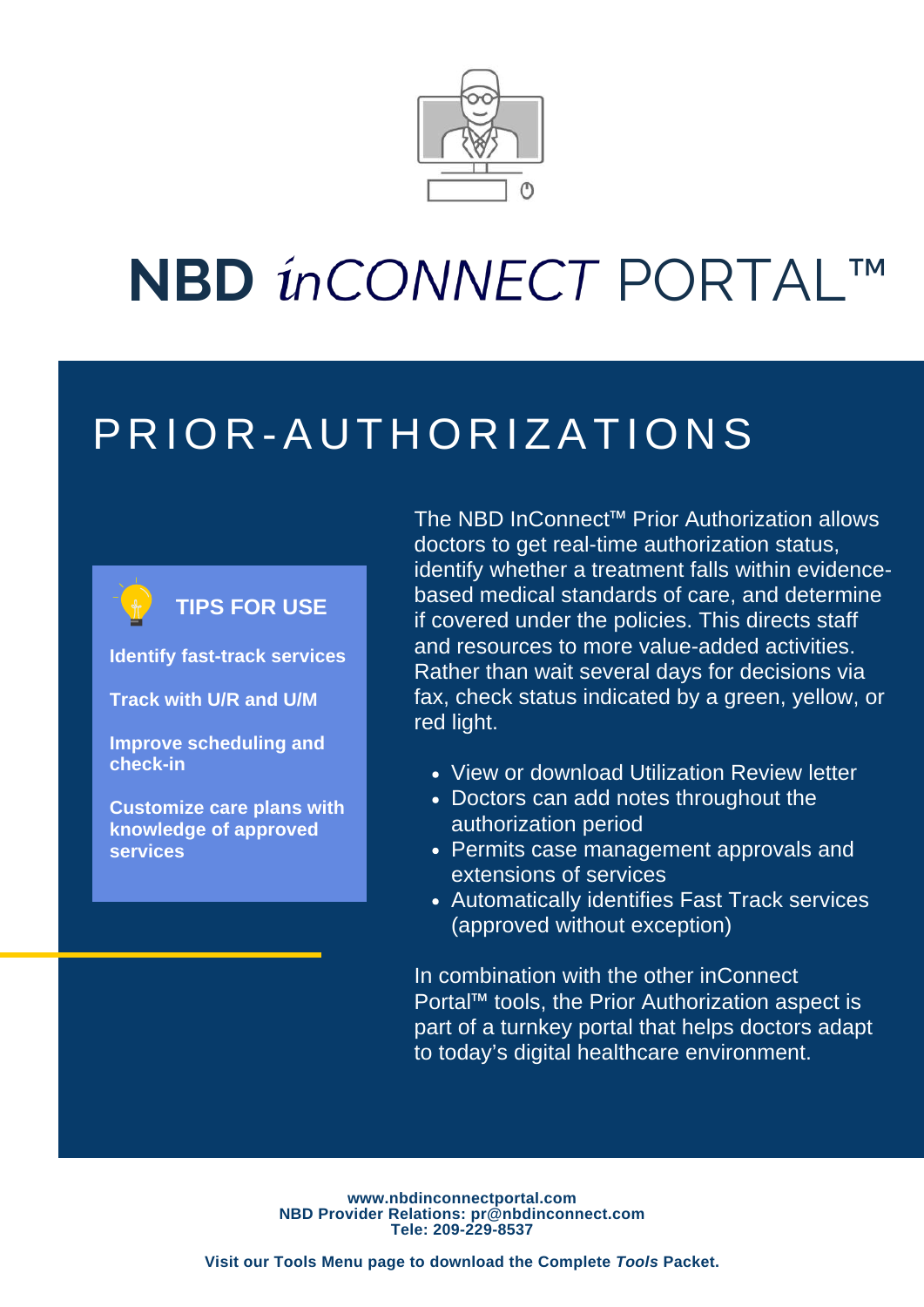

### **TELEMEDICINE**



#### **TIPS FOR USE**

**Publish your telemedicine schedule in the network directory**

**Promote certain hours and allocate office resources**

**Utilize with the Virtual Waiting Room for a front office effect**

**Utilize Assessments to document and improve billable encounters**

The NBD inConnect Portal™ Telemedicine tool is designed for the healthcare industry with sensitivity to PHI, this supports any size practice with the functionality that will increase marketability and payment for remote services.

- Links doctors to respective clinics and organizations
- Launches on-demand or scheduled appointments from the directory
- Expedites payment at agreed-upon contracted rates
- Access to Medical Treatment Guidelines

In combination with the other inConnect Portal™ tools, Telemedicine is part of a turnkey portal that helps doctors adapt to today's digital healthcare environment.

**www.nbdinconnectportal.com NBD Provider Relations: pr@nbdinconnect.com Tele: 209-229-8537**